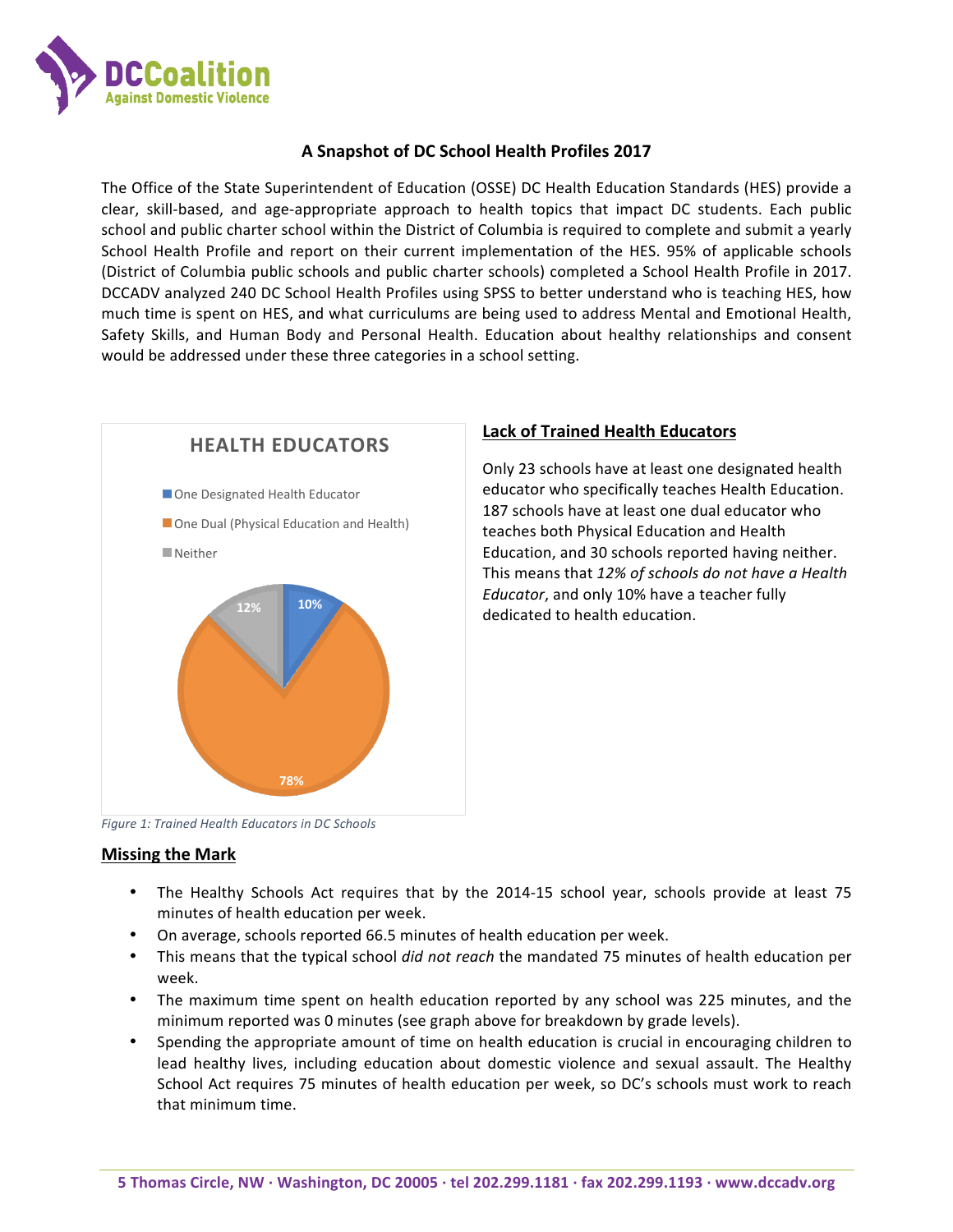# **Lack of Uniformity**

• National standards for K-12 health education require that students not only demonstrate comprehension of key concepts, but also "demonstrate the ability to practice health-enhancing behaviors and avoid or reduce health risks" (American Cancer Society, 2007). OSSE provides guidance and recommendation on curriculums best used for meeting the District and national standards, with over 30 reviewed curriculums listed.

| <b>Health Education Standard</b>      | Curriculum Used                 | % of Schools |
|---------------------------------------|---------------------------------|--------------|
| <b>Mental and Emotional Health</b>    | None                            | 29.6         |
|                                       | Yes (but doesn't specify which) | 6.3          |
|                                       | Self-Created                    | 7.5          |
|                                       | <b>DCPS Standards Based</b>     | 14.6         |
|                                       | <b>Second Steps</b>             | 10.8         |
|                                       | Other                           | 34.6         |
| <b>Safety Skills</b>                  | None                            | 32.1         |
|                                       | Yes (but doesn't specify which) | 8.8          |
|                                       | Self-Created                    | 7.9          |
|                                       | <b>DCPS Standards Based</b>     | 15.0         |
|                                       | Glencoe Health & Wellness       | 4.6          |
|                                       | Other                           | 31.7         |
| <b>Human Body and Physical Health</b> | None                            | 30.8         |
|                                       | Yes (but doesn't specify which) | 8.8          |
|                                       | Self-Created                    | 8.8          |
|                                       | <b>DCPS Standards Based</b>     | 22.1         |
|                                       | Glencoe Health & Wellness       | 4.6          |
|                                       | Other                           | 25.0         |

Table 1: Most Common Curriculums Self-Reported by Schools

- While some of the OSSE recommended and reviewed local schools reportedly utilize curriculums, DCPS schools listed a total of 62 different curriculums.
- The most commonly reported were DCPS curriculums' Canvas, Scope & Sequence, and Cornerstones or a non-specified curriculum noted as "based on DCPS standards" or "based on OSSE standards."
- On average across the three standards, 30.83% of schools had no curriculum used to educate their students about the respective topics. In comparison, only 17.23% of schools followed a DCPS Standards Based curriculum.
- This means that *there is wide variety across schools* in how educators teach their students about complex, important health topics including domestic violence and sexual assault. Students may be receiving an extremely different or substandard education depending on which curriculum their school uses. Furthermore, almost a third of schools are following no curriculum at all for these three vital health education standards.